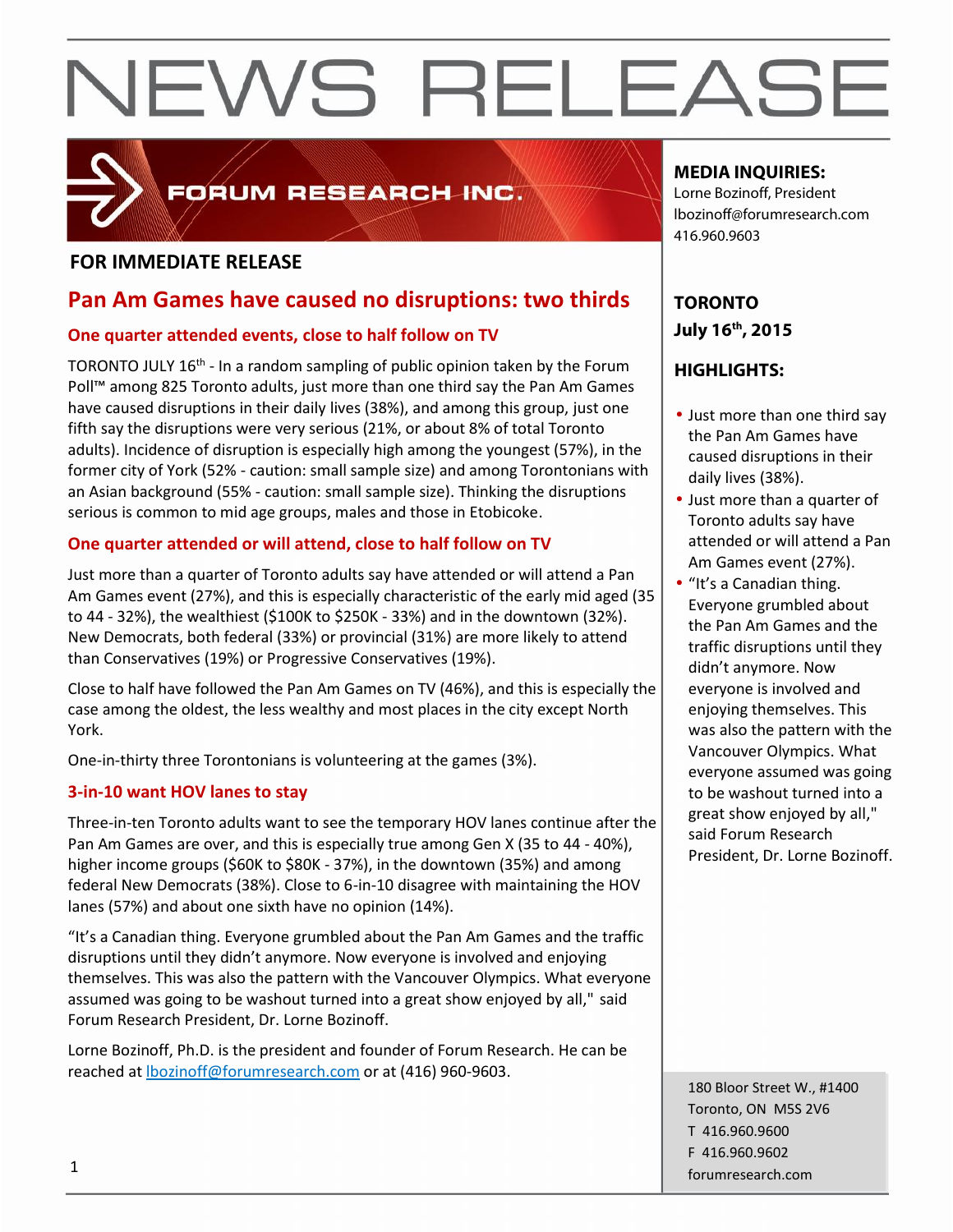# **Methodology**

The Forum Poll™ was conducted by Forum Research with the results based on an interactive voice response telephone survey of 825 randomly selected voters in Toronto, Ontario. The poll was conducted on July 14-15<sup>th</sup>, 2015.

FORUM RESEARCH INC.

Results based on the total sample are considered accurate +/-4%, 19 times out of 20. Subsample results will be less accurate. Margins of error for subsample (such as age, gender) results are available at www.forumresearch.com/samplestim.asp

Where appropriate, the data has been statistically weighted by age, region, and other variables to ensure that the sample reflects the actual population according to the latest Census data.

This research is not necessarily predictive of future outcomes, but rather, captures opinion at one point in time. Forum Research conducted this poll as a public service and to demonstrate our survey research capabilities. Forum houses its poll results in the Data Library of the Department of Political Science at the University of Toronto.

With offices across Canada and around the world, 100% Canadian-owned Forum Research is one of the country's leading survey research firms. This Forum Poll™and other polls may be found at Forum's poll archive at www.forumresearch.com/polls.asp

### **MEDIA INQUIRIES:**

Lorne Bozinoff, President lbozinoff@forumresearch.com 416.960.9603

**TORONTO July 16th, 2015**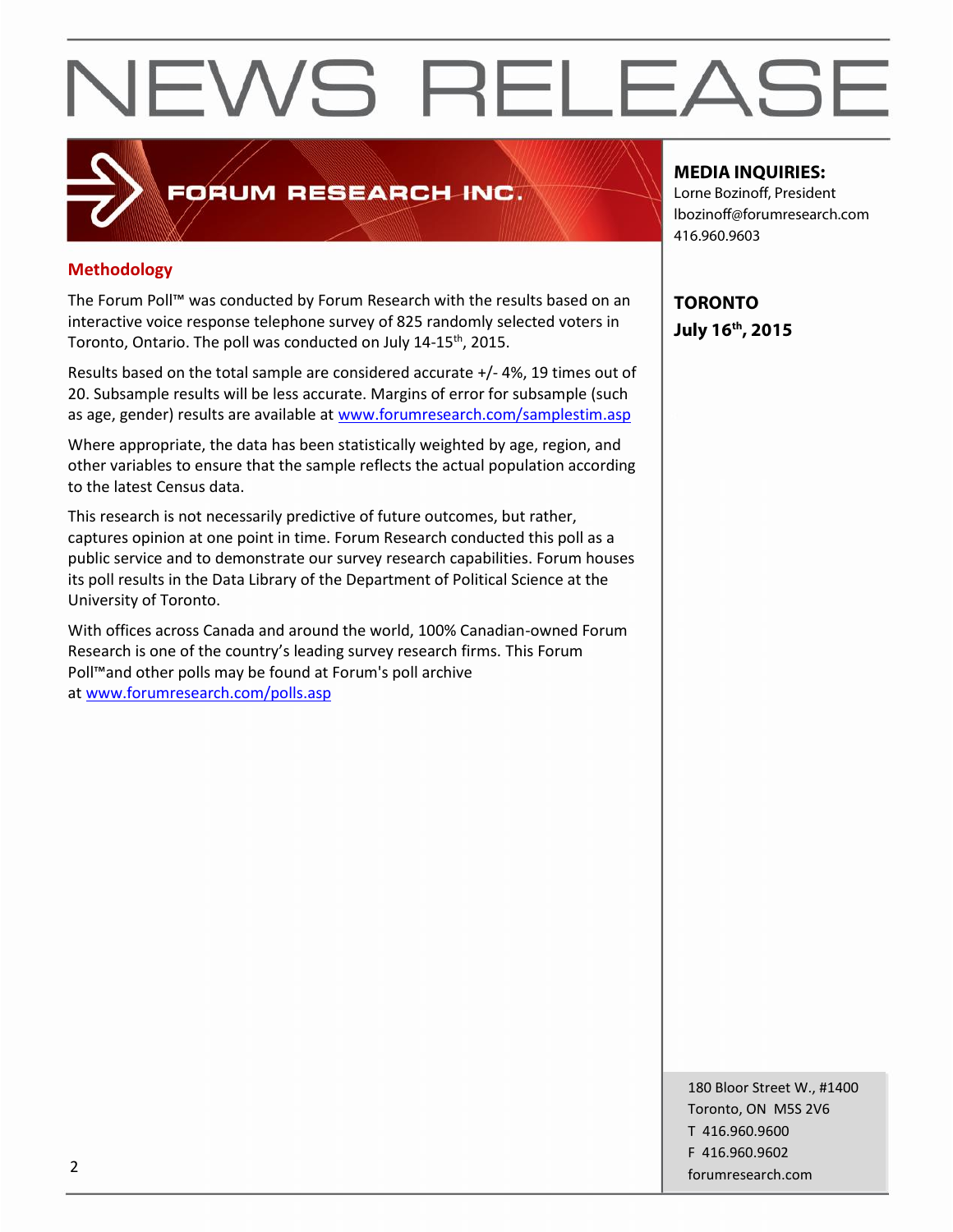

#### *Pan Am Games: Attendance*

*'Have you, or will you attend any of the Pan Am Games events?'*

### *[All respondents]*

#### *Age / Gender*

| %         | Total |     |     | 18-34   35-44   45-54   55-64 |     |     |     | 65+ Male Female |
|-----------|-------|-----|-----|-------------------------------|-----|-----|-----|-----------------|
| Sample    | 825   | 175 | 116 | 181                           | 179 | 174 | 435 | 390             |
| Yes       | 27    | 29  | 32  | 28                            | 22  | 18  | 26  | 28              |
| <b>No</b> | 57    | 54  | 50  | 55                            | 64  | 72  | 59  | 56              |
| Not sure  | 16    | 17  | 17  | 17                            | 14  |     | 15  | 16              |

#### *Region*

| ℅         |     | Total   Toronto or East York   North York   Etobicoke or York   Scarborough |     |     |     |
|-----------|-----|-----------------------------------------------------------------------------|-----|-----|-----|
| Sample    | 825 | 349                                                                         | 168 | 173 | 135 |
| Yes       | 27  | 32                                                                          | 19  | 28  | 22  |
| <b>No</b> | 57  | 53                                                                          | 63  | 59  | 59  |
| Not sure  | 16  |                                                                             | 18  |     | 19  |
|           |     |                                                                             |     |     |     |

#### *Income*

| %                  | <b>Total</b> | Less than<br>\$20,000 | \$20,000 to<br>\$40,000 | \$40,000<br>to<br>\$60,000 | \$60,000<br>to<br>\$80,000 | \$80,000<br>to<br>\$100,000 | \$100,000<br>to<br>\$250,000 |
|--------------------|--------------|-----------------------|-------------------------|----------------------------|----------------------------|-----------------------------|------------------------------|
| Sample             | 825          | 92                    | 94                      | 102                        | 93                         | 78                          | 194                          |
| Yes                | 27           | 21                    | 22                      | 30                         | 26                         | 26                          | 33                           |
| <b>No</b>          | 57           | 66                    | 61                      | 54                         | 56                         | 56                          | 51                           |
| <b>Not</b><br>sure | 16           | 13                    | 16                      | 16                         | 18                         | 18                          | 16                           |

## **MEDIA INQUIRIES:**

Lorne Bozinoff, President lbozinoff@forumresearch.com 416.960.9603

# **TORONTO**

### **July 16th, 2015**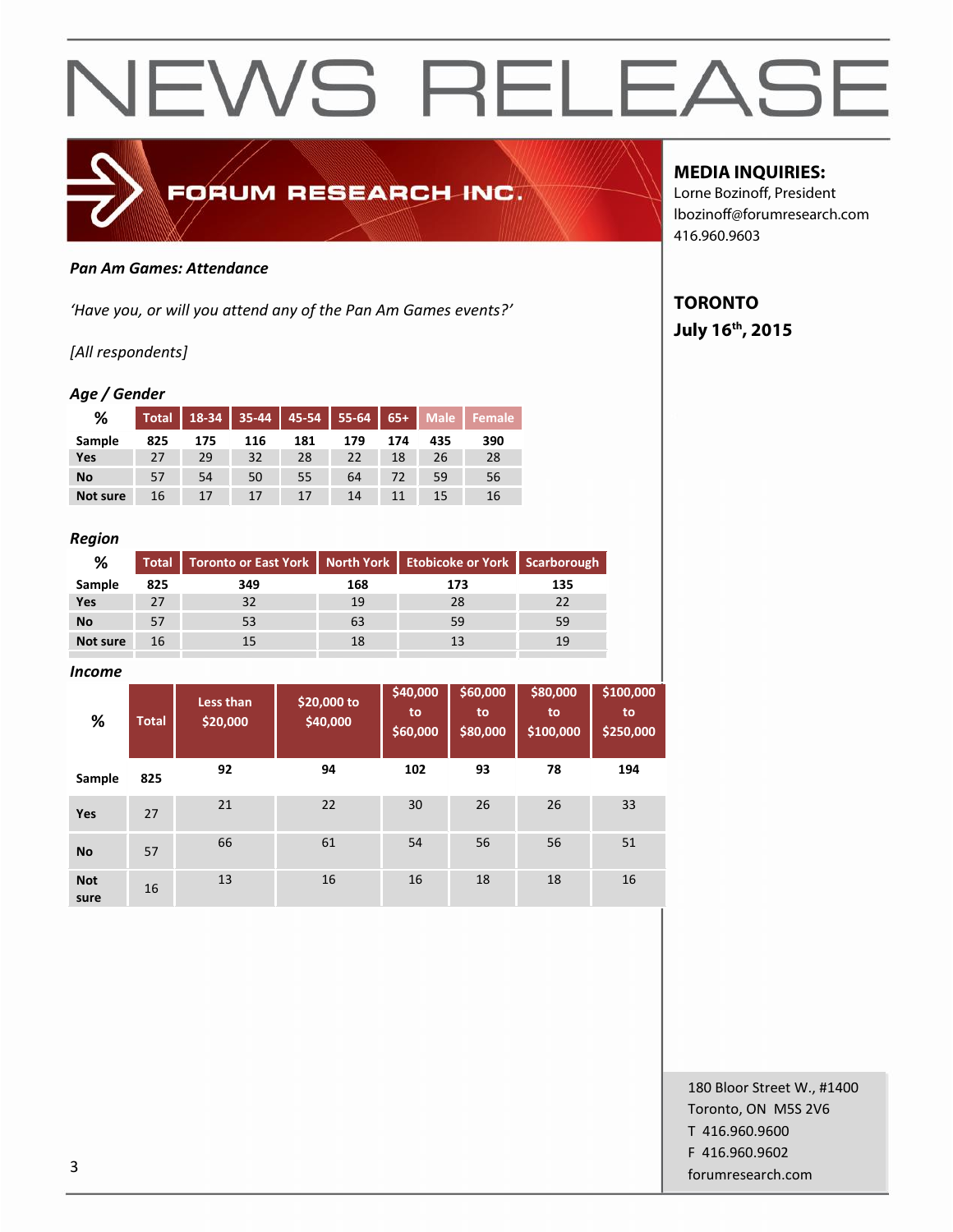

#### *Pan Am Games: Following on Television*

*'Have you been following the Pan Am Games on television?'*

### *[All respondents]*

#### *Age / Gender*

| %      |     |     |     |     |     |     |     | Total   18-34   35-44   45-54   55-64   65+   Male   Female |
|--------|-----|-----|-----|-----|-----|-----|-----|-------------------------------------------------------------|
| Sample | 825 | 175 | 116 | 181 | 179 | 174 | 435 | 390                                                         |
| Yes    | 46  | 34  | 49  | 49  | 52  |     | 42  | 49                                                          |
| No     | 54  | 66  | 51  | 51  | 48  | 43  | 58  |                                                             |

#### *Region*

| %         |     | Total   Toronto or East York   North York   Etobicoke or York   Scarborough |     |     |     |  |
|-----------|-----|-----------------------------------------------------------------------------|-----|-----|-----|--|
| Sample    | 825 | 349                                                                         | 168 | 173 | 135 |  |
| Yes       | 46  |                                                                             | 43  |     | 49  |  |
| <b>No</b> | 54  |                                                                             |     |     |     |  |

#### *Income*

| %         | <b>Total</b> | Less than<br>\$20,000 | \$20,000 to<br>\$40,000 | \$40,000 to<br>\$60,000 | \$60,000 to<br>\$80,000 | \$80,000 to<br>\$100,000 | \$100,000 to<br>\$250,000 |
|-----------|--------------|-----------------------|-------------------------|-------------------------|-------------------------|--------------------------|---------------------------|
| Sample    | 825          | 92                    | 94                      | 102                     | 93                      | 78                       | 194                       |
| Yes       | 46           | 42                    | 46                      | 51                      | 36                      | 47                       | 50                        |
| <b>No</b> | 54           | 58                    | 54                      | 49                      | 64                      | 53                       | 50                        |

## **MEDIA INQUIRIES:**

Lorne Bozinoff, President lbozinoff@forumresearch.com 416.960.9603

# **TORONTO**

**July 16th, 2015**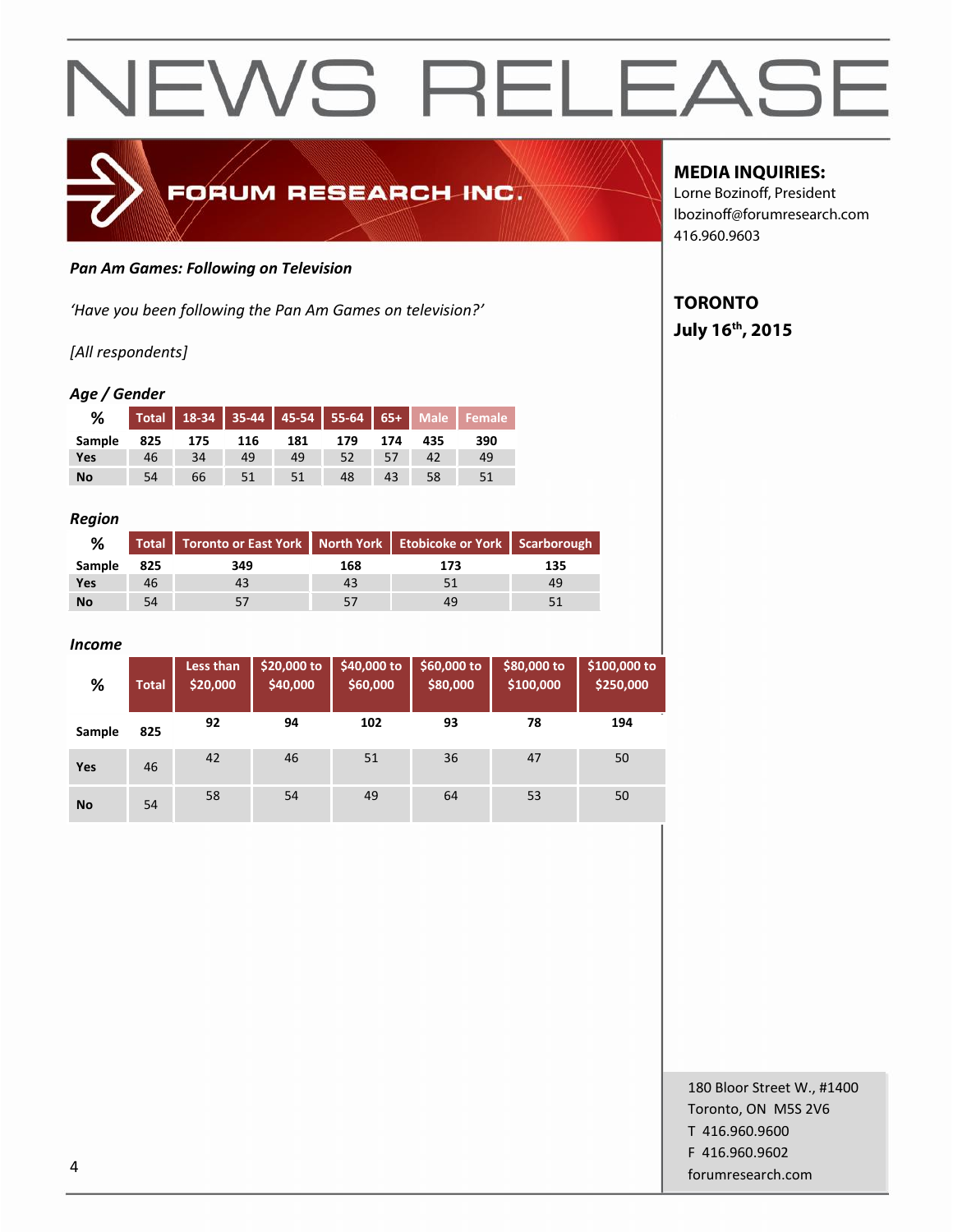

#### *Pan Am Games: Volunteering*

*'Are you volunteering at the Pan Am Games?'*

#### *[All respondents]*

#### *Age / Gender*

| %      |     |     |     |     |     |     |     | Total   18-34   35-44   45-54   55-64   65+   Male   Female |
|--------|-----|-----|-----|-----|-----|-----|-----|-------------------------------------------------------------|
| Sample | 825 | 175 | 116 | 181 | 179 | 174 | 435 | 390                                                         |
| Yes    |     |     |     |     |     |     |     |                                                             |
| No     | 97  | 97  | 95  | 98  | 99  | 98  | 96  | 98                                                          |

#### *Region*

| %         |                | Total   Toronto or East York   North York   Etobicoke or York   Scarborough |     |     |     |
|-----------|----------------|-----------------------------------------------------------------------------|-----|-----|-----|
| Sample    | 825            | 349                                                                         | 168 | 173 | 135 |
| Yes       |                |                                                                             |     |     |     |
| <b>No</b> | Q <sub>7</sub> | 98                                                                          | 93  | gg  |     |

#### *Income*

| %          | <b>Total</b> | Less than<br>\$20,000 | \$20,000 to<br>\$40,000 | \$40,000 to<br>\$60,000 | \$60,000 to<br>\$80,000 | \$80,000 to<br>\$100,000 | \$100,000 to<br>\$250,000 |
|------------|--------------|-----------------------|-------------------------|-------------------------|-------------------------|--------------------------|---------------------------|
| Sample     | 825          | 92                    | 94                      | 102                     | 93                      | 78                       | 194                       |
| <b>Yes</b> | 3            | 3                     | $\overline{2}$          | 7                       | 1                       |                          | $\overline{2}$            |
| <b>No</b>  | 97           | 97                    | 98                      | 93                      | 99                      | 99                       | 98                        |

### **MEDIA INQUIRIES:**

Lorne Bozinoff, President lbozinoff@forumresearch.com 416.960.9603

# **TORONTO**

## **July 16th, 2015**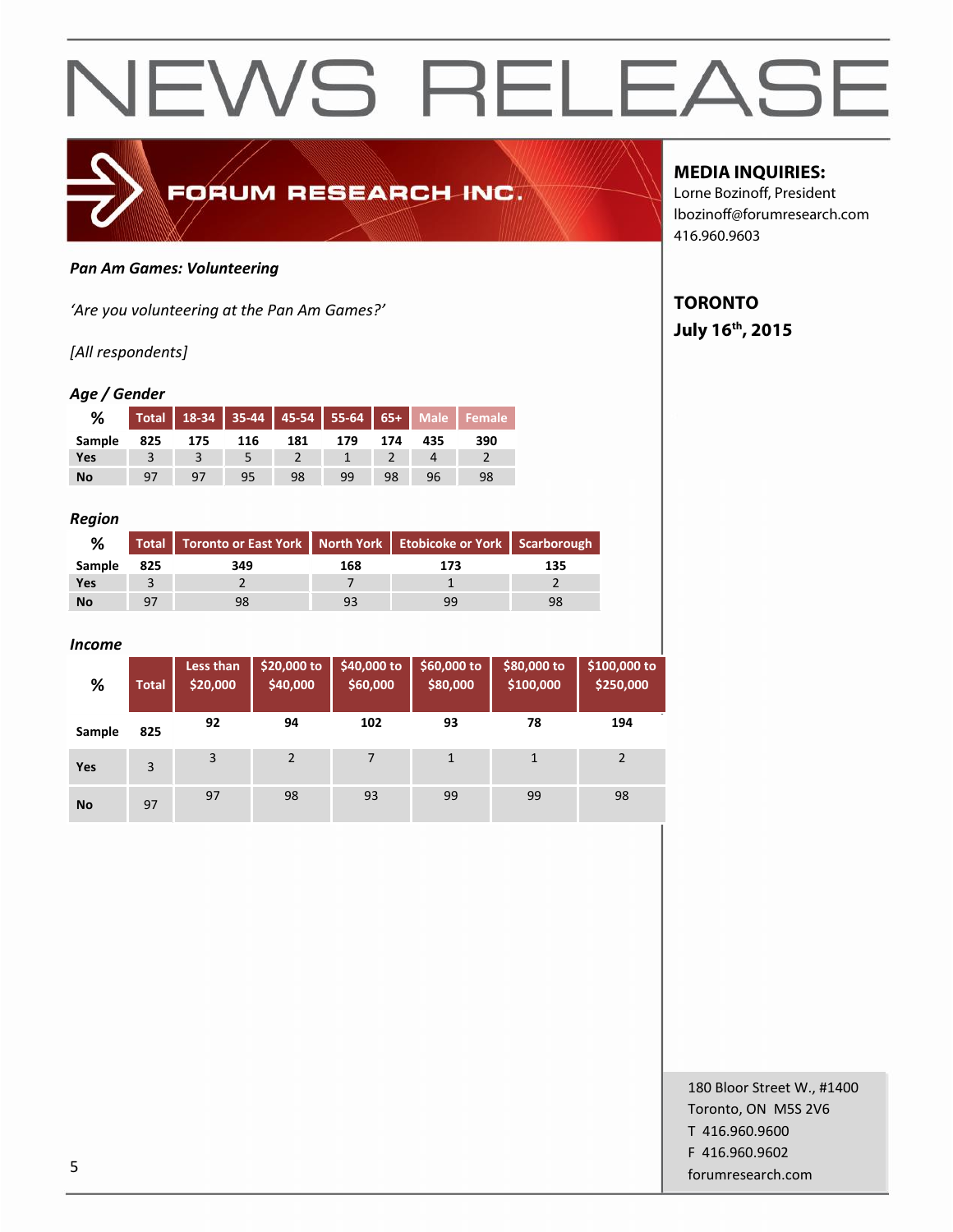

#### *Pan Am Games: Disruptions*

*'Have the Pan Am Games created disruptions in your daily life or not?'*

# *[All respondents]*

#### *Age / Gender*

|                                  |     |     |     |     |     |     |     | Total   18-34   35-44   45-54   55-64   65+   Male   Female |
|----------------------------------|-----|-----|-----|-----|-----|-----|-----|-------------------------------------------------------------|
| Sample                           | 825 | 175 | 116 | 181 | 179 | 174 | 435 | 390                                                         |
| Yes, have created disruptions    | 38  | 57  | 34  | 33  | 29  | 19  | 42  | 34                                                          |
| No, have not created disruptions | 62  | 43  | 66  | 67  | 71  | 81  | 58  | 66                                                          |

#### *Region*

| .                                   |              |                                |                             |                                    |             |  |
|-------------------------------------|--------------|--------------------------------|-----------------------------|------------------------------------|-------------|--|
| %                                   | <b>Total</b> | <b>Toronto or East</b><br>York | <b>North</b><br><b>York</b> | <b>Etobicoke or</b><br><b>York</b> | Scarborough |  |
| Sample                              | 825          | 349                            | 168                         | 173                                | 135         |  |
| Yes, have created<br>disruptions    | 38           | 38                             | 37                          | 41                                 | 35          |  |
| No, have not created<br>disruptions | 62           | 62                             | 63                          | 59                                 | 65          |  |

#### *Income*

| %                                      | <b>Total</b> | Less than<br>\$20,000 | \$20,000<br>to<br>\$40,000 | \$40,000<br>to<br>\$60,000 | \$60,000<br>to<br>\$80,000 | \$80,000 to<br>\$100,000 | \$100,000<br>to<br>\$250,000 |
|----------------------------------------|--------------|-----------------------|----------------------------|----------------------------|----------------------------|--------------------------|------------------------------|
| Sample                                 | 825          | 92                    | 94                         | 102                        | 93                         | 78                       | 194                          |
| Yes, have<br>created<br>disruptions    | 38           | 34                    | 39                         | 27                         | 43                         | 39                       | 36                           |
| No, have not<br>created<br>disruptions | 62           | 66                    | 61                         | 73                         | 57                         | 61                       | 64                           |

# **MEDIA INQUIRIES:**

Lorne Bozinoff, President lbozinoff@forumresearch.com 416.960.9603

# **TORONTO July 16th, 2015**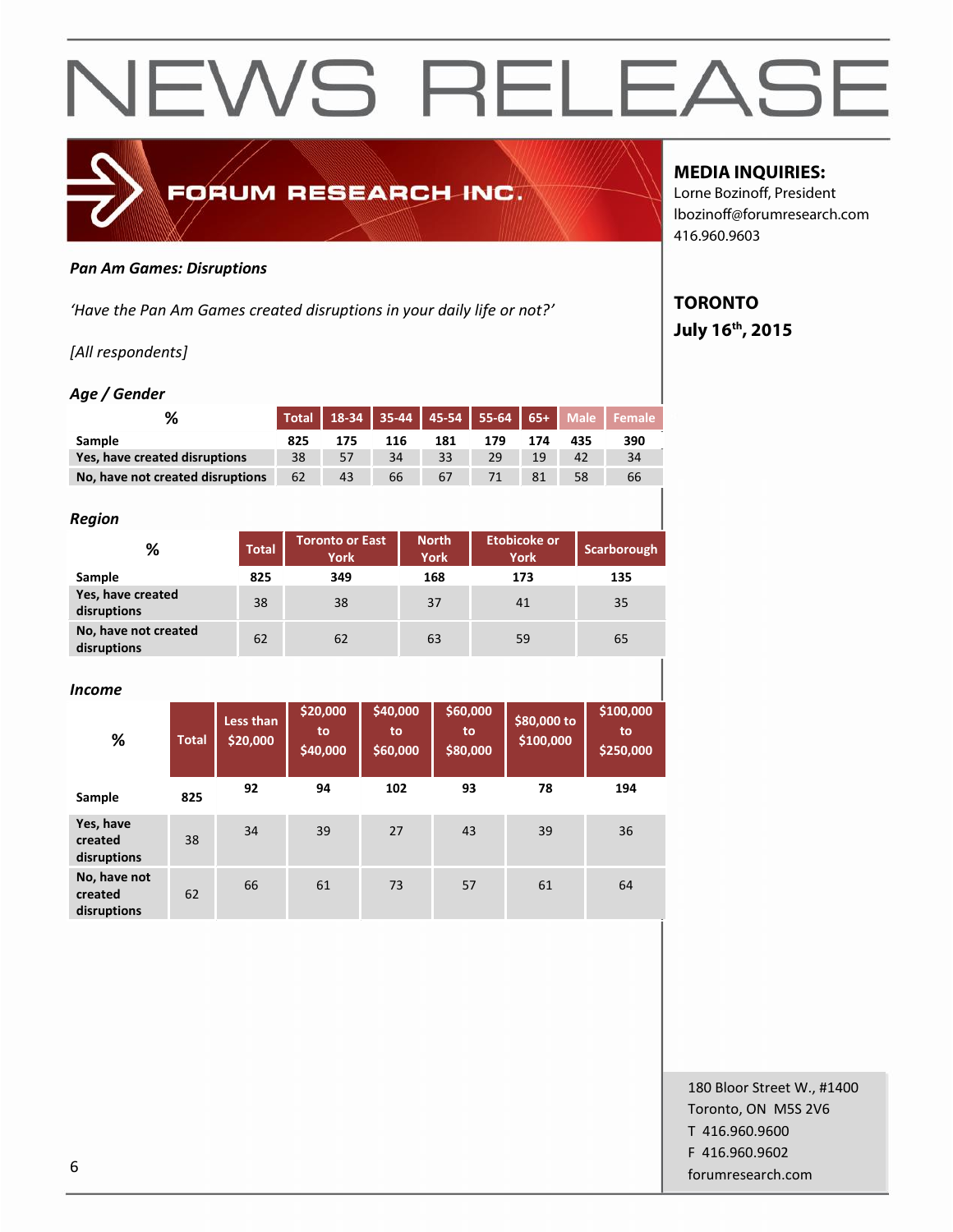

#### *Pan Am Games: Seriousness of Disruptions*

*'How serious have these disruptions been?'*

*[Pan Am Games have cause disruptions]*

#### *Age / Gender*

| %                         | <b>Total</b> | 18-34 | 35-44 | $45 - 54$ | $55 - 64$ | $65+$ | <b>Male</b> | <b>Female</b> |
|---------------------------|--------------|-------|-------|-----------|-----------|-------|-------------|---------------|
| Sample                    | 278          | 92    | 41    | 61        | 53        | 31    | 168         | 110           |
| <b>Very serious</b>       | 21           | 12    | 30    | 30        | 23        | 23    | 28          | 12            |
| <b>Somewhat serious</b>   | 35           | 36    | 36    | 33        | 28        | 45    | 33          | 38            |
| Not very serious          | 35           | 40    | 29    | 29        | 40        | 23    | 30          | 40            |
| <b>Not at all serious</b> | 9            | 12    |       | 8         | 8         | 9     | 9           | 10            |

#### *Region*

| %                       |     | Total   Toronto or East York   North York   Etobicoke or York   Scarborough |    |    |    |  |
|-------------------------|-----|-----------------------------------------------------------------------------|----|----|----|--|
| Sample                  | 278 | 116                                                                         | 55 | 66 | 41 |  |
| <b>Very serious</b>     | 21  | 16                                                                          | 18 | 33 | 18 |  |
| <b>Somewhat serious</b> | 35  | 35                                                                          | 36 | 29 | 46 |  |
| <b>Not very serious</b> | 35  | 35                                                                          | 36 | 35 | 31 |  |
| Not at all serious      | 9   |                                                                             | 11 |    |    |  |

#### *Income*

| %                      | <b>Total</b> | Less than<br>\$20,000 | \$20,000<br>to<br>\$40,000 | \$40,000<br>to<br>\$60,000 | \$60,000<br>to<br>\$80,000 | \$80,000 to<br>\$100,000 | \$100,000<br>to<br>\$250,000 |
|------------------------|--------------|-----------------------|----------------------------|----------------------------|----------------------------|--------------------------|------------------------------|
| Sample                 | 278          | 26                    | 31                         | 24                         | 37                         | 26                       | 68                           |
| <b>Very</b><br>serious | 21           | 11                    | 6                          | 7                          | 32                         | 31                       | 26                           |
| Somewhat<br>serious    | 35           | 25                    | 51                         | 41                         | 29                         | 34                       | 35                           |
| Not very<br>serious    | 35           | 41                    | 32                         | 36                         | 34                         | 33                       | 33                           |
| Not at all<br>serious  | 9            | 22                    | 11                         | 16                         | 5                          | $\overline{2}$           | 6                            |

### **MEDIA INQUIRIES:**

Lorne Bozinoff, President lbozinoff@forumresearch.com 416.960.9603

# **TORONTO July 16th, 2015**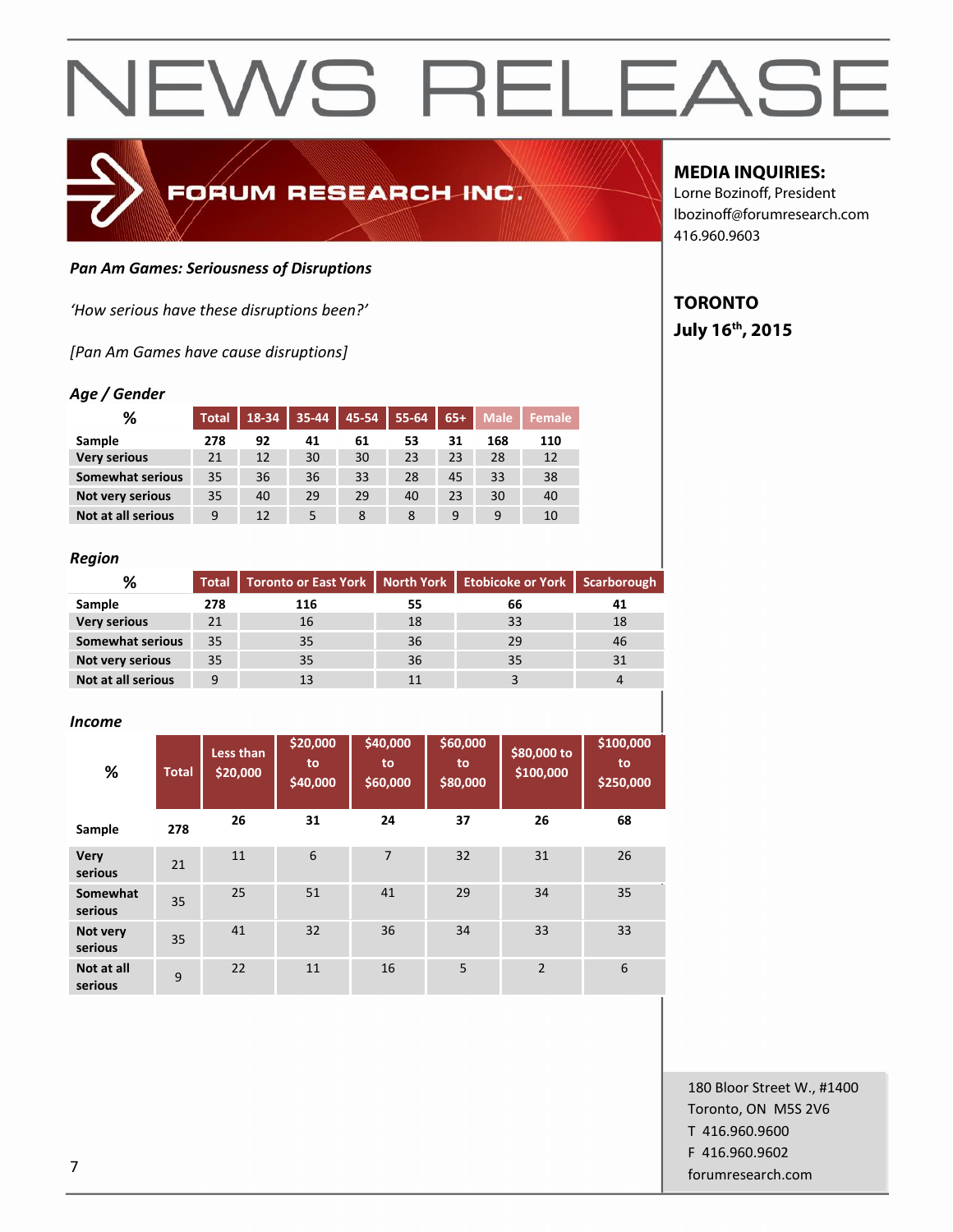

#### *Pan Am Games: HOV Lanes*

*'Do you agree or disagree the temporary High Occupancy Vehicle lanes, or HOV lanes, should be kept in place after the Pan Am Games are over?*

#### *[All respondents]*

#### *Age / Gender*

| %               | <b>Total</b> | 18-34 | $35 - 44$ | $45 - 54$ | $55 - 64$ | $65+$ | <b>Male</b> | <b>Female</b> |
|-----------------|--------------|-------|-----------|-----------|-----------|-------|-------------|---------------|
| Sample          | 825          | 175   | 116       | 181       | 179       | 174   | 435         | 390           |
| Agree           | 30           | 34    | 40        | 21        | 22        | 23    | 29          | 30            |
| <b>Disagree</b> | 57           | 52    | 48        | 66        | 69        | 56    | 62          | 52            |
| Don't know      | 14           | 15    | 11        | 12        | 8         | 21    | 9           | 18            |

#### *Region*

| %               | Total | Toronto or East York   North York   Etobicoke or York   Scarborough |     |     |     |  |
|-----------------|-------|---------------------------------------------------------------------|-----|-----|-----|--|
| Sample          | 825   | 349                                                                 | 168 | 173 | 135 |  |
| Agree           | 30    | 35                                                                  | 26  | 26  |     |  |
| <b>Disagree</b> | 57    | 50                                                                  | 56  | 62  |     |  |
| Don't know      | 14    |                                                                     | 18  |     |     |  |

#### *Income*

| %               | <b>Total</b> | Less than<br>\$20,000 | \$20,000<br>to<br>\$40,000 | \$40,000<br>to<br>\$60,000 | \$60,000<br>to<br>\$80,000 | \$80,000 to<br>\$100,000 | \$100,000 to<br>\$250,000 |
|-----------------|--------------|-----------------------|----------------------------|----------------------------|----------------------------|--------------------------|---------------------------|
| Sample          | 825          | 92                    | 94                         | 102                        | 93                         | 78                       | 194                       |
| Agree           | 30           | 31                    | 31                         | 33                         | 37                         | 32                       | 27                        |
| <b>Disagree</b> | 57           | 45                    | 47                         | 60                         | 54                         | 56                       | 66                        |
| Don't<br>know   | 14           | 24                    | 23                         | 8                          | 9                          | 11                       | $\overline{7}$            |

### **MEDIA INQUIRIES:**

Lorne Bozinoff, President lbozinoff@forumresearch.com 416.960.9603

# **TORONTO July 16th, 2015**

180 Bloor Street W., #1400 Toronto, ON M5S 2V6 T 416.960.9600 F 416.960.9602 entity and the state of the state of the state of the state of the state of the state of the state of the state of the state of the state of the state of the state of the state of the state of the state of the state of the